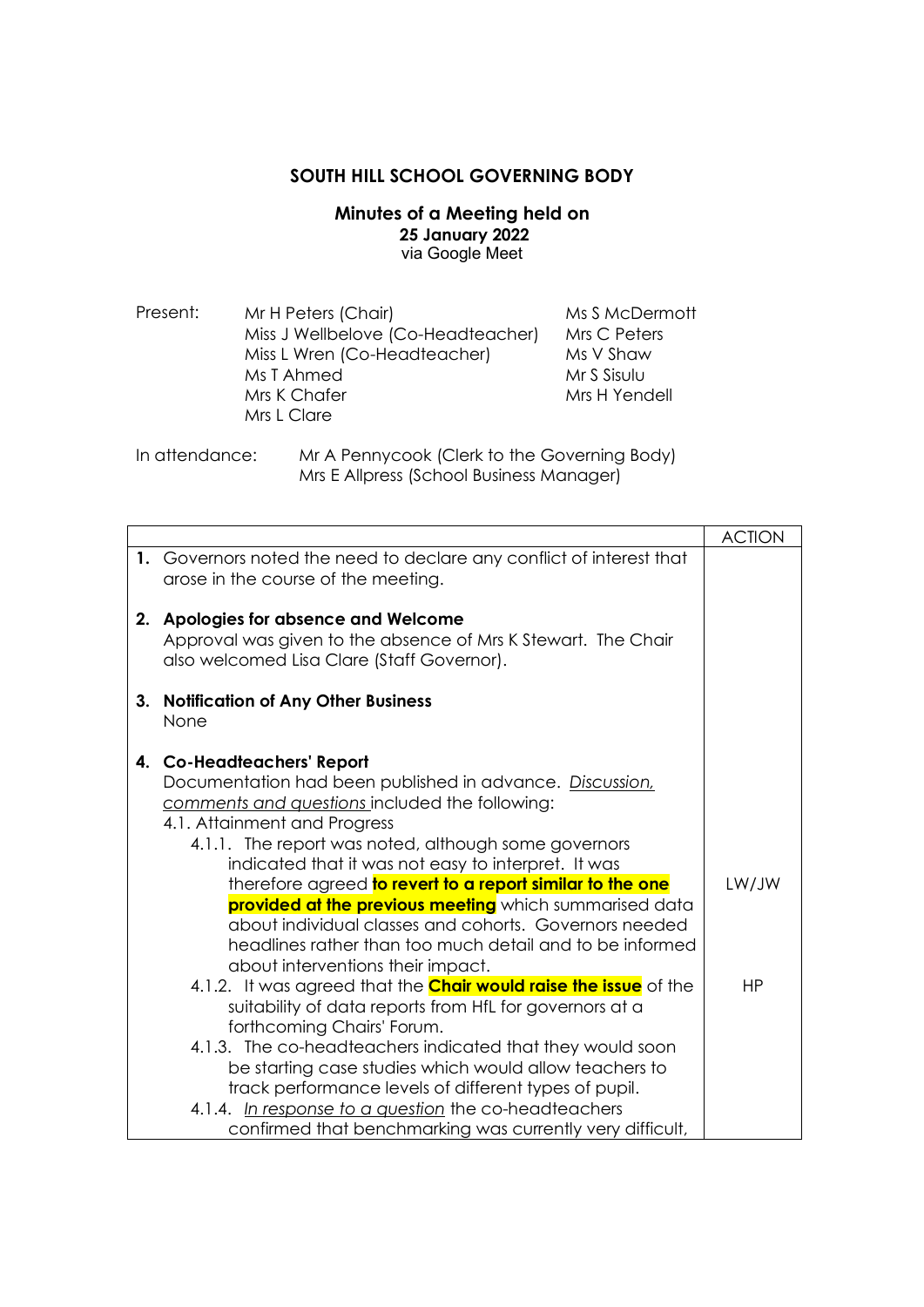| if not impossible, because of the lack of national and         |           |
|----------------------------------------------------------------|-----------|
| local data about pupil performance.                            |           |
| 4.1.5. Meetings to assess pupil progress were held every term  |           |
| to review all pupils who were not working at the expected      |           |
| level.                                                         |           |
| 4.2. Quality of Teaching                                       |           |
| 4.2.1. Lesson Studies looked at the teaching 'through the eyes |           |
| of the pupils', and concentrated on what pupils were           |           |
| learning.                                                      |           |
| 4.2.2. The provision for EYFS was being revised and would be   |           |
| in place by the end of the school year.                        |           |
| 4.2.3. CPD undertaken was being carefully logged to            |           |
| demonstrate support being given where needed.                  |           |
| 4.3. School Improvement Plan                                   |           |
| 4.3.1. Progress in implementing was satisfactory. The school   |           |
| was working closely with Eastbury Primary School               |           |
| (Northwood).                                                   |           |
| 4.3.2. In response to a question about next steps the co-      |           |
| headteachers outlined progress                                 |           |
| Mock 'deep dives' were an in depth review of an<br>4.3.2.1.    |           |
| aspect of the curriculum. Four were being                      |           |
| conducted this term: science, geography, history               |           |
| and SEND (at the request of the subject leaders) by            |           |
| the co-headteachers.                                           |           |
| A new approach to reading was being<br>4.3.2.2.                |           |
| implemented, and an order of £6,000 was being                  |           |
| placed for new books.                                          |           |
| 4.3.3. A governor suggested that the impact column of the      |           |
| Plan should be 'RAG-rated' to indicate the level of            |           |
| progress.                                                      |           |
| 4.4. Staffing Update. The report was noted without significant |           |
| comment.                                                       |           |
|                                                                |           |
| {Mrs Yendell left the meeting at this point.]                  |           |
|                                                                |           |
| 4.5. Premises                                                  |           |
| 4.5.1. Work on renewing the boilers had begun with limited     |           |
| disruption.                                                    |           |
| 4.5.2. Repair to the damaged gates may cost in the region of   |           |
| £400.                                                          |           |
| 4.6. HIP Report                                                |           |
| 4.6.1. Work was in progress in implementing the                |           |
| recommendations                                                |           |
| 4.6.2. A governor asked for a copy of the Action Plan on       | JW/LW/    |
| Reading. <b>The Chair would forward one.</b>                   | <b>HP</b> |
| 4.6.3. Staff Appraisals. The report was noted without          |           |
| significant comment.                                           |           |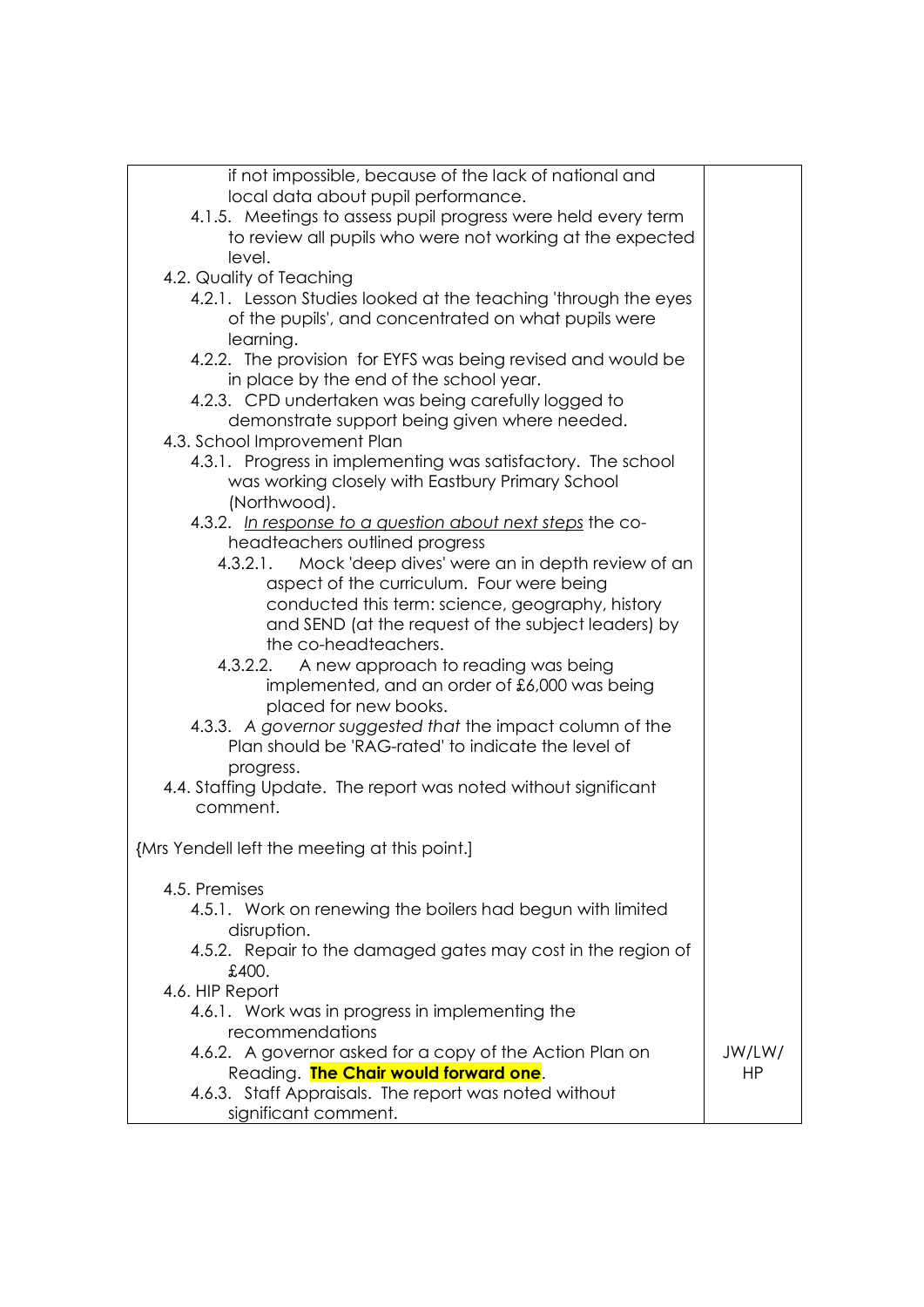| 5. Reports<br>5.1. Pay Committee. The chair of the committee commented<br>that the process was rigorous and robust and that the co-<br>headteachers were taking a very thorough approach. She<br>commented that it was important that teachers were aware<br>that they were responsible for their own performance and<br>pay progression.<br>5.2. Link Governors<br>5.2.1. One report had been completed and was in the folder<br>on GovernorHub.<br>5.2.2. The Chair indicated that he wished to review link<br>governor roles at the meeting in July and asked <b>governors</b><br>to think about what would be appropriate and suitable<br>for the school.                                                                                            | All<br>governors |
|----------------------------------------------------------------------------------------------------------------------------------------------------------------------------------------------------------------------------------------------------------------------------------------------------------------------------------------------------------------------------------------------------------------------------------------------------------------------------------------------------------------------------------------------------------------------------------------------------------------------------------------------------------------------------------------------------------------------------------------------------------|------------------|
| 6. Financial Report<br>The report to the end of December had been circulated prior to<br>the meeting. The School Business Manager reported that the<br>school's finances were broadly on track and early indications<br>suggested that the overall outcome at the end of the financial<br>year would be better than expected. In response to a question<br>about why the pupil premium budget would be underspent it was<br>explained that the strategy had been put in place prior to the<br>budget being known and the two now did not align It was<br>anticipated that in future there would be a three-year plan.                                                                                                                                    |                  |
| 7. Autumn Term Financial Return<br>This was approved and would be <b>signed by the Chair</b> for<br>submission to the LA.                                                                                                                                                                                                                                                                                                                                                                                                                                                                                                                                                                                                                                | HP               |
| 8. Arrangements for completion of SFVS<br><b>Mrs Shaw agreed to work</b> with the School Business Manager.                                                                                                                                                                                                                                                                                                                                                                                                                                                                                                                                                                                                                                               | VS               |
| 9. Policy and Document Approval<br>9.1. The following were approved: Teachers' Pay Policy, Support<br>Staff Pay Policy, Behaviour Principles, Payment of Allowances<br>to Governors' Accessibility Plan, Security.<br>9.2. In relation to the Accessibility Plan it was pointed out that<br>significant expenditure (beyond the school's means) would be<br>needed to make the old (KS1) building suitable for a<br>wheelchair user. Alternative adjustments and solutions would<br>have to be made.<br>9.3. In response to a question about site security and external<br>workers it was confirmed that everyone had to comply with<br>the school's safeguarding policy and procedures.<br>9.4. In response to a question about e-safety governors were |                  |